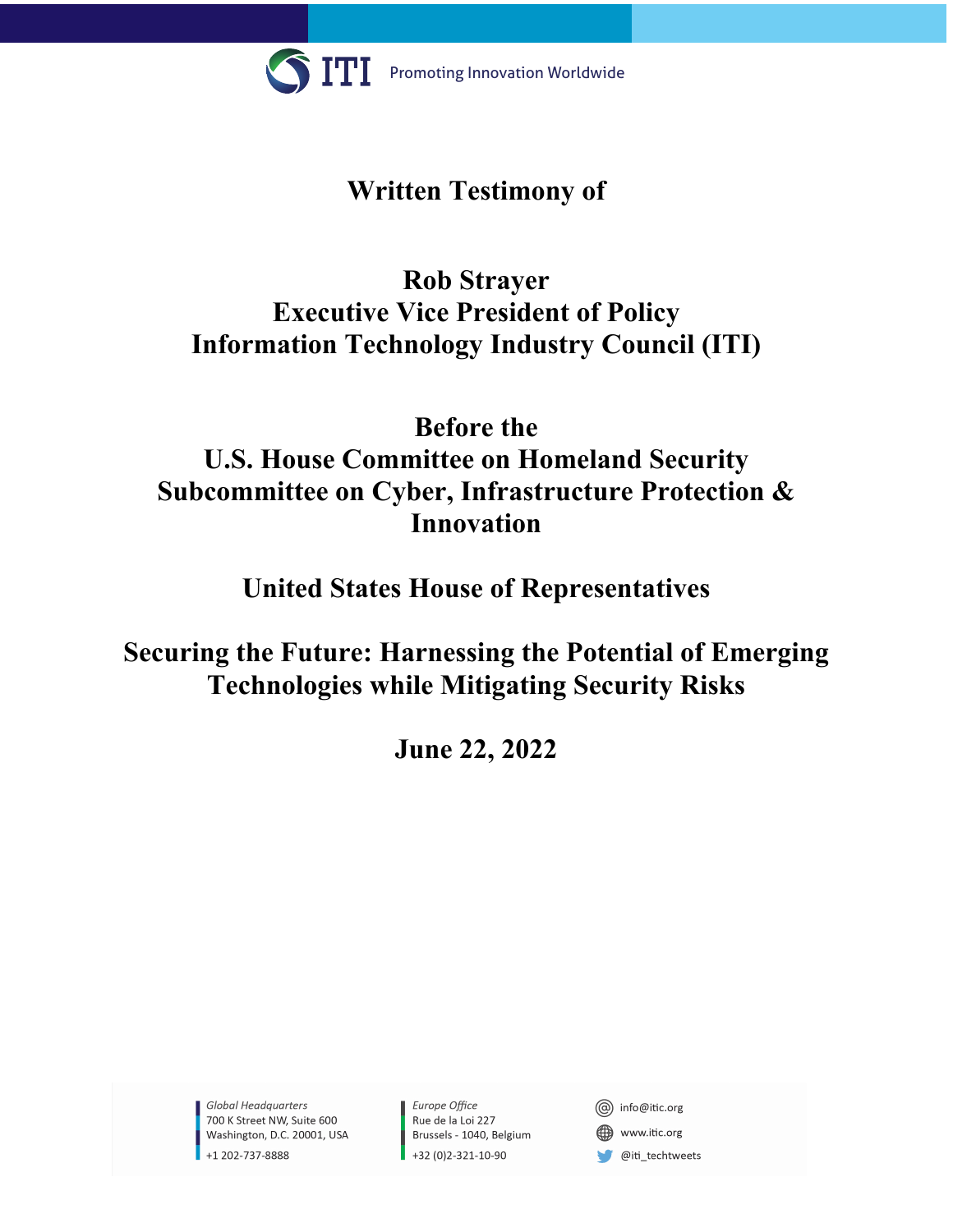

## **Written Testimony of**

#### **Rob Strayer Executive Vice President of Policy Information Technology Industry Council (ITI)**

**Before the**

## **Committee on Homeland Security Subcommittee on Cyber, Infrastructure Protection & Innovation United States House of Representatives**

## **Securing the Future: Harnessing the Potential of Emerging Technologies while Mitigating Security Risks**

## **June 22, 2022**

Chairwoman Clarke, Ranking Member Garbarino, and Distinguished Members of the Subcommittee, thank you for the opportunity to testify today. My name is Rob Strayer and I'm the Executive Vice President of Policy at the Information Technology Industry Council (ITI).<sup>1</sup> I lead ITI's global policy team, driving ITI's strategy and advocacy efforts to shape technology policy around the globe to enable secure innovation, competition, and economic growth, while supporting governments efforts to achieve their public policy objectives. ITI is the premier advocate and thought leader in the United States and around the world for the information and communications technology (ICT) industry. We represent leading companies from across the ICT sector, including hardware, software, digital services, semiconductor, network equipment, cybersecurity, Internet companies, and other organizations using data and technology to evolve their businesses.2

Prior to joining ITI, I served as the Deputy Assistant Secretary for Cyber and International Communications and Information Policy at the U.S. State Department. In that role, I led dozens of bilateral and multilateral dialogues with foreign governments on digital economy regulatory and cybersecurity issues. In 2018, I was the U.S. ambassador for the U.S. delegation to the International Telecommunication Union (ITU) Plenipotentiary Conference in Dubai, United Arab Emirates. Before joining the State Department, I was the general counsel for the U.S. Senate Foreign Relations Committee.

<sup>&</sup>lt;sup>2</sup> See ITI membership list at: https://www.itic.org/about/membership/iti-members



 $1$  The Information Technology Industry Council (ITI) is the premier global advocate for technology, representing the world's most innovative companies. Founded in 1916, ITI is an international trade association with a team of professionals on four continents. We promote public policies and industry standards that advance competition and innovation worldwide. Our diverse membership and expert staff provide policymakers the broadest perspective and thought leadership from technology, hardware, software, services, manufacturing, and related industries. Visit https://www.itic.org/ to learn more.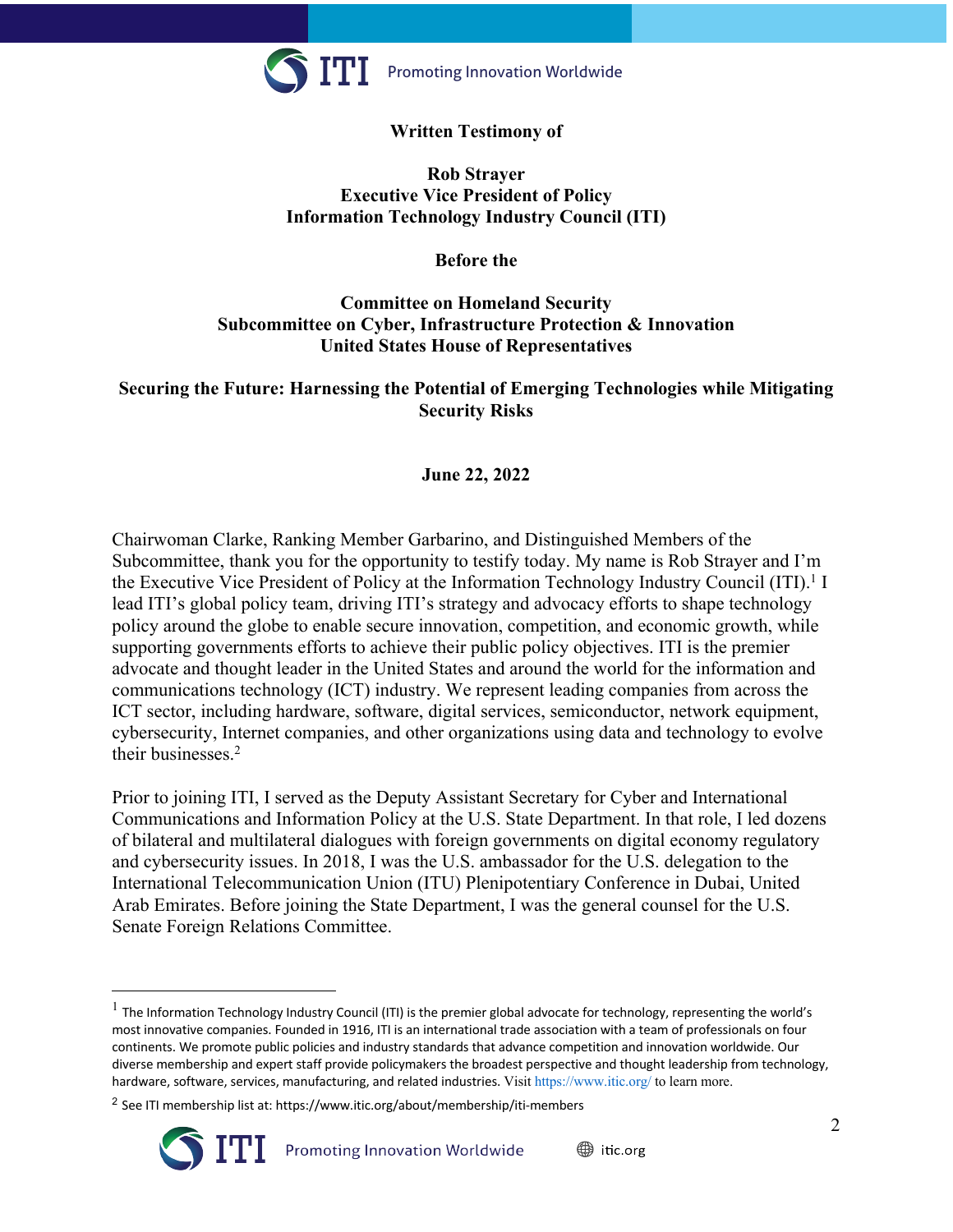

Companies in the United States have long spearheaded the development of the most innovative and cutting-edge technologies. These technologies have produced tremendous growth for the United States and transformed the global economy. In 2020, the digital economy in the United States accounted for \$2.14 trillion of value added (translating to 10.2% of U.S. GDP), \$1 trillion of compensation, and 7.8 million jobs.

U.S. national security depends on continued U.S. technological leadership. This leadership drives innovation, job creation, and economic growth domestically and makes the U.S. more resilient and secure as we continue to set the pace for innovation. Remaining at the cutting edge of developing and commercializing technologies will ensure they are available to the private sector and the government for a wide range of applications, including homeland security.

Today, other nations and their companies are competing to find the next major technological advancement. In some cases, competitor nations and their national-champion companies go to great lengths to innovate and achieve a market advantage.

Two overarching principles should guide U.S. policy on emerging technology. The United States should adopt policies that enhance the ability of the private sector and academic institutions to increase the pace of innovation to out-compete rivals and develop globally leading emerging technology. With this global competition in mind, the United States should design security policies related to emerging technology that are **risk-based and proportionate**. Unduly burdensome and restrictive security requirements will undermine the ability to innovate and compete in global markets, as well as keep pace with the evolution of technological capabilities.

In general, the private sector has a strong market-based incentive to protect technology from compromise and misuse, as that is the expectation of business users and consumers. The adoption of dynamic cybersecurity risk management practices and establishment of voluntary, industry-led, consensus-based cybersecurity standards have yielded tremendous capability enhancements for the protection of all digital technologies, including emerging technology, and improved their resilience. While these principles could be applied to any foundational and emerging technology, below are the technology sector's views about how they should be applied to securing 5G, Artificial Intelligence (AI), and the Internet of Things (IOT).

## **Securing 5G**

Security is fundamental to successfully deploying and using 5G. The future will be filled with exciting new applications and services that will run on top of 5G, but an increasingly connected world will also increase security risks, ranging from an accelerating and evolving cybersecurity threat landscape to concerns regarding sophisticated adversaries exploiting ICT supply chain vulnerabilities. Given this increased interconnectedness, emerging threats can pose a danger to the 5G ecosystem more widely -- for example, critical infrastructure and services like energy, manufacturing, and utilities -- if not adequately planned for and managed. The good news is that 5G networks and standards are being designed with security in mind from the outset, and 5G networks will include several security enhancements that will enable business and government

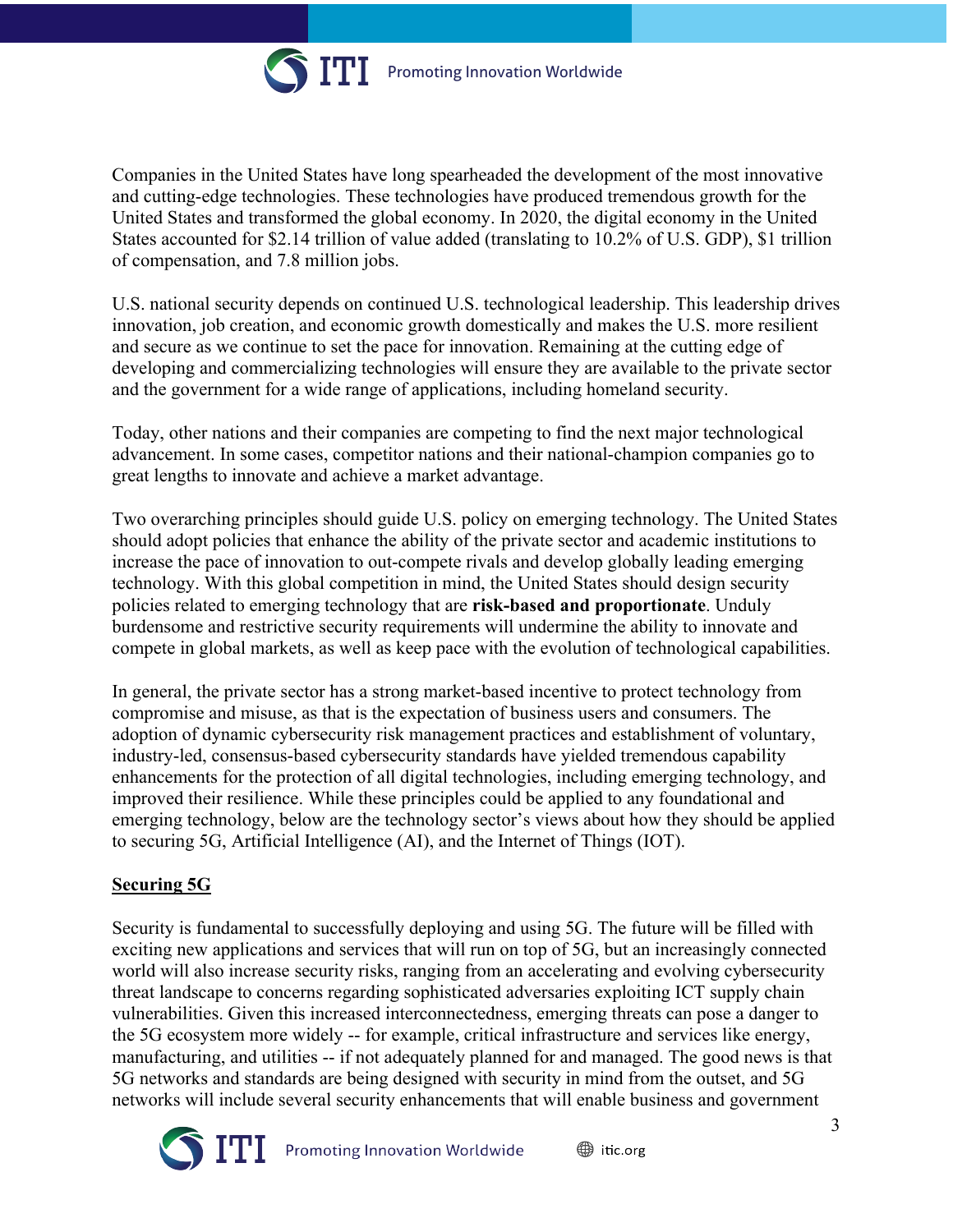

enterprises to confidently deploy new applications and IoT services to harness the full value of 5G.

While investments in 5G infrastructure and the accompanying digital transformation are well under way, consumers, businesses, and governments should prioritize security during the implementation and seek to leverage the security enhancements available for the first time in 5G. Industry around the world is actively working to secure mobile networks, including 5G. This includes investing time and resources into developing cybersecurity technologies and services to secure 5G networks and the applications and services running over them, helping to educate business leaders on the importance of cybersecurity investments, sharing operational threat information on threats traversing mobile networks so that relevant parties can take action, and participating in the development of relevant global 5G security standards and reference documents. Industry and government are also collaborating via public-private partnerships to ensure that we arrive at the desired policy outcome of more secure 5G networks, including operational partnerships to share information on threats to 5G, and partnerships to further supply chain risk management best practices and solutions. No one organization in the private or public sectors can see all supply chain or cyber security threats, so it is imperative that both sides work together to fully understand and assess the full range of potential security threats in order to develop and implement appropriate mitigations.

ITI and its member companies have spent significant time considering how best to efficiently deploy the next generation of wireless technology while simultaneously ensuring that such technology is secure and have developed a set of 5G Policy Principles intended to help guide policymakers as they consider how to approach this set of issues.3 Below, we offer specific suggestions based upon that work.

5G-related security policies should be risk-based. Any policy intended to address challenges related to 5G security, should be risk-based, evidence-based, adaptable, and fit-for-purpose – i.e., such policies should address concrete, identifiable security risks. Governments should undertake or promote risk assessments to gain fuller visibility into the threat landscape, including the supply chain ecosystem and which risks can be mitigated and which ones cannot. Policies should promote the procurement of equipment from trusted suppliers that adhere to industry-driven, consensus-based international standards, consider geopolitical implications of manufacturing locations, localization and sourcing requirements, and encourage diverse supply chains to help manage risk. In some cases, the level of risk may justify government spending to support the replacement of untrustworthy ICT infrastructure. In formulating any policy related to 5G security, we recommend that policymakers leverage the Prague 5G Security Proposals,<sup>4</sup> which were developed at a conference where more than 30 countries participated, to understand relevant risk assessment criteria and to further effective cybersecurity risk management.

Additionally, 5G security policies should seek to manage the full range of security risks to mobile network infrastructures, applications, and services, including devices and data. For

<sup>4</sup> https://www.vlada.cz/en/media-centrum/aktualne/prague-5g-security-conference-announced-series-of-recommendationsthe-prague-proposals-173422/



<sup>&</sup>lt;sup>3</sup> ITI 5G Policy Principles and 5G Essentials for Global Policy Makers, https://www.itic.org/policy/ITI\_5G\_Full\_Report.pdf.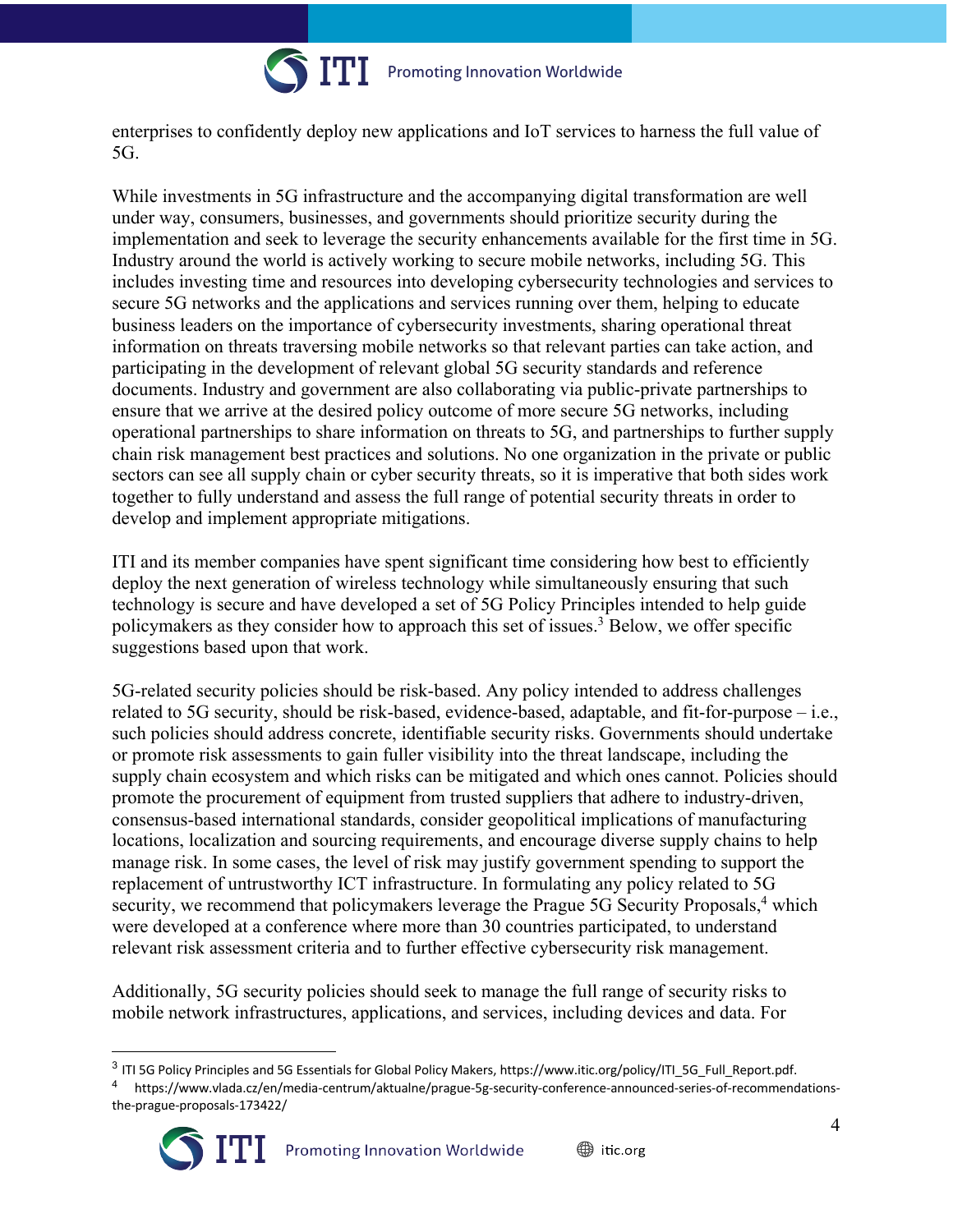

instance, automated and distributed threats such as botnets will likely be a more pervasive issue in the context of 5G network deployment, and emerging technology may provide innovative cybersecurity solutions to adequately mitigate such threats, including through the use of AI and other automated tools.

Finally, government and industry must share responsibility and collaborate. Government and industry share the goals of mitigating cybersecurity threats to network infrastructures, preventing cyberattacks, and reducing the impact of cybercrime. As in all areas of cybersecurity, achieving these goals is a collective effort. Public-private partnerships should be leveraged to ensure that both industry and government arrive at the desired policy outcome of more secure 5G networks. Industry has developed a multitude of security best practices that can be referenced or built upon, and any new best practices should be developed in conjunction with industry. Operational partnerships are key as well, particularly regarding sharing information on threats to 5G. No one organization in the private or public sectors can see all cyberthreats, and industry often does not have access to classified or sensitive government cyberthreat intelligence. It is imperative that both sides work together to fully understand and assess potential threats.

### **Securing Artificial Intelligence**

As innovation in Artificial Intelligence (AI) continues and the technology itself evolves, it is important for policymakers to consider how to harness the benefits of AI while simultaneously addressing societal or other challenges that may emerge. For example, malicious actors can use adversarial AI to cause machine learning models to misinterpret inputs into the system and behave in a way that is favorable to the attacker. To produce the unexpected behavior, attackers create "adversarial examples" that often resemble normal inputs, but instead are meticulously optimized to break the model's performance. Malicious attackers may also attempt to influence a system's outputs by polluting the training data on which a model or system is trained – also known as data poisoning. Such pollution of the data can result in faulty outputs or outcomes. As such, it is important that businesses and the U.S. government also invest in cybersecurity directed at countering adversarial AI. At the same time, adversarial AI represents an incremental threat compared to traditional cyberattacks, so it is important that governments do not place an outsized focus on countering it.

Furthermore, data poisoning – or when a malicious actor pollutes a system's training data -- can be viewed as a more pronounced form of data drift, which happens when AI systems are trained on bad data. Data drift is not due to a malicious actor attempting to manipulate the system, but can be due to a variety of factors, like changing the input data, a change in environment, errors in data collection, and others.

In order to mitigate risks associated with the use of AI systems, we encourage public and private sector stakeholders to incorporate AI systems into threat modeling and security risk management. This should include encouraging organizations to ensure that AI applications and related systems are in scope for organizational security program monitoring and testing and that the risk management implications of AI systems as a potential attack surface are considered. We are particularly supportive of ongoing the collaborative work being undertaken by the U.S. National Institute of Standards and Technology (NIST) to develop a voluntary AI Risk

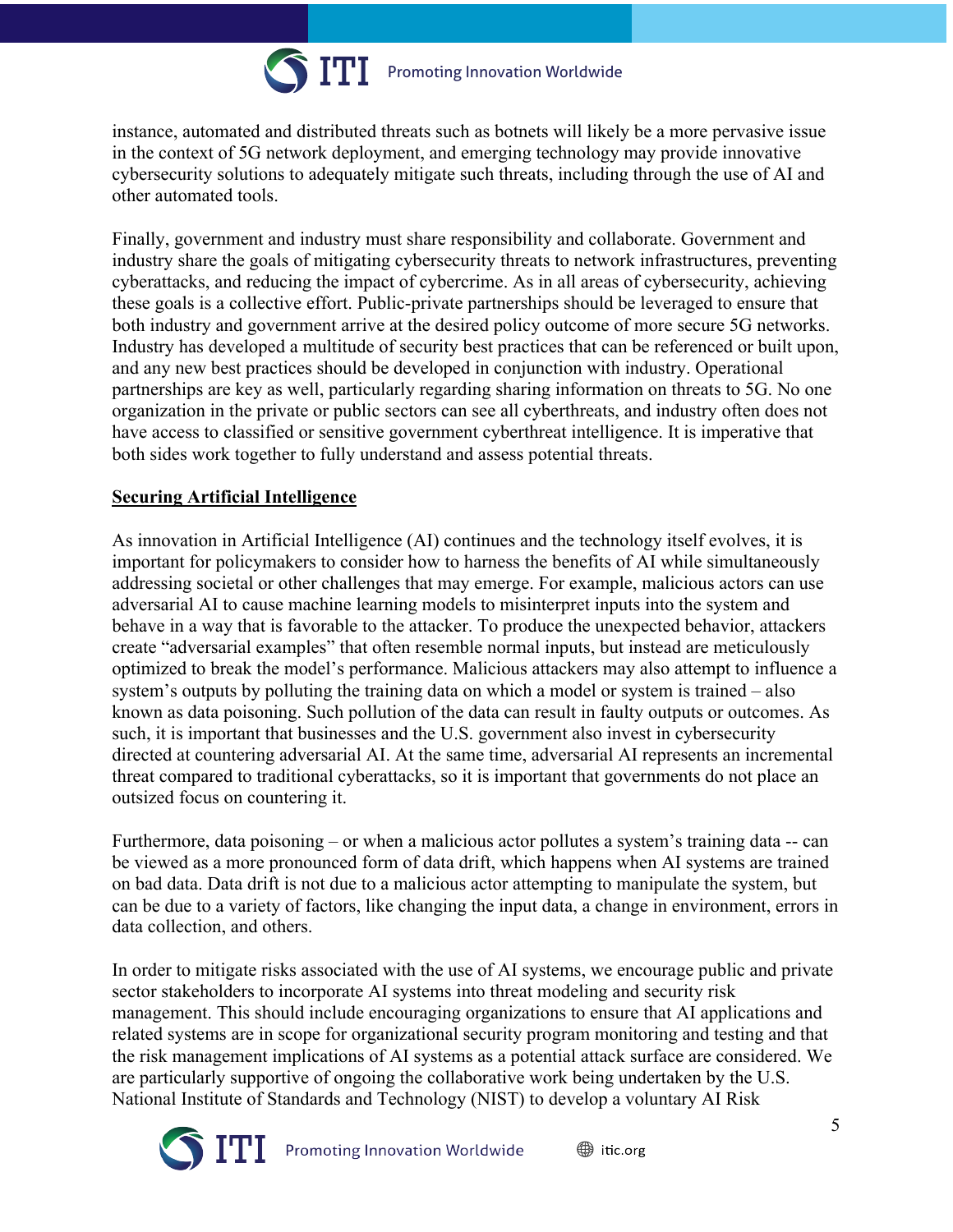

Management Framework, which organizations will be able to leverage to mitigate security and other risks that may be associated with particular uses of the technology.

We also encourage policymakers to support the use of strong, globally-accepted and deployed cryptography and other security standards that enable trust and interoperability in AI systems. The tech sector incorporates strong security features into our products and services to advance trust, including AI systems. Policymakers should promote policies that support using published algorithms as the default cryptography approach as they have the greatest trust among global stakeholders, and limit access to encryption keys.

Although there are new risks that may be introduced with AI technology, we also want to emphasize that AI and machine learning can be leveraged to improve cybersecurity. Indeed, defensive cybersecurity technology should embrace machine learning and AI as part of the ongoing battle between attackers and defenders. The threat landscape constantly evolves, with cyberattacks that are complex, automated and constantly changing. Attackers continually improve their sophisticated and highly automated methods, moving throughout networks to evade detection. The cybersecurity industry is innovating in response: making breakthroughs in machine learning and AI to detect and block the most sophisticated malware, network intrusions, phishing attempts, and many more threats. Other examples include using AI to identify unknown IoT devices as well as suspicious device behavior, to uncover suspicious Domain Name System (DNS) activity, and to stop incoming threats.

Because of this, we encourage the U.S. government to develop policies that support the use of AI for cybersecurity purposes. Cybersecurity tools and capabilities should incorporate AI to keep pace with the evolving threat landscape, including attackers who are constantly improving their highly automated methods to penetrate organizations and evade detection. Defensive cybersecurity technology can use machine learning and AI to more effectively address today's automated, complex, and constantly evolving cyberattacks. When combined with cloud, AI can help to scale cyber efforts through smart automation and continuous learning that drives selfhealing systems. To support and enable the use of AI for cybersecurity purposes, policymakers must carefully shape (or reaffirm) any policies related to privacy to affirmatively allow the use of personal information, such as IP addresses, to identify malicious activity.

## **Securing the Internet of Things**

The growth of network-connected devices, systems, and services comprising the Internet of Things (IoT) creates immense opportunities and benefits for our society. To reap the benefits of connected devices and to minimize the potentially significant risks posed by malicious actors seeking to exploit them, these devices need to be secure and resilient. Unfortunately, as the number of connected people, businesses, and devices grows, so does the potential for malicious attacks. Today, the destructive potential of cyber attacks, can increase exponentially when such attacks leverage massive quantities of connected IoT devices. As risks to the global digital ecosystem, including IoT, continue to grow, so does our need to restore trust and confidence in connected devices and the IoT and larger ecosystems to advance not only security but economic growth and innovation. To help policymakers and stakeholders better ensure the security of the IoT ecosystem, ITI developed a set of IoT Security Policy Principles, which we encourage

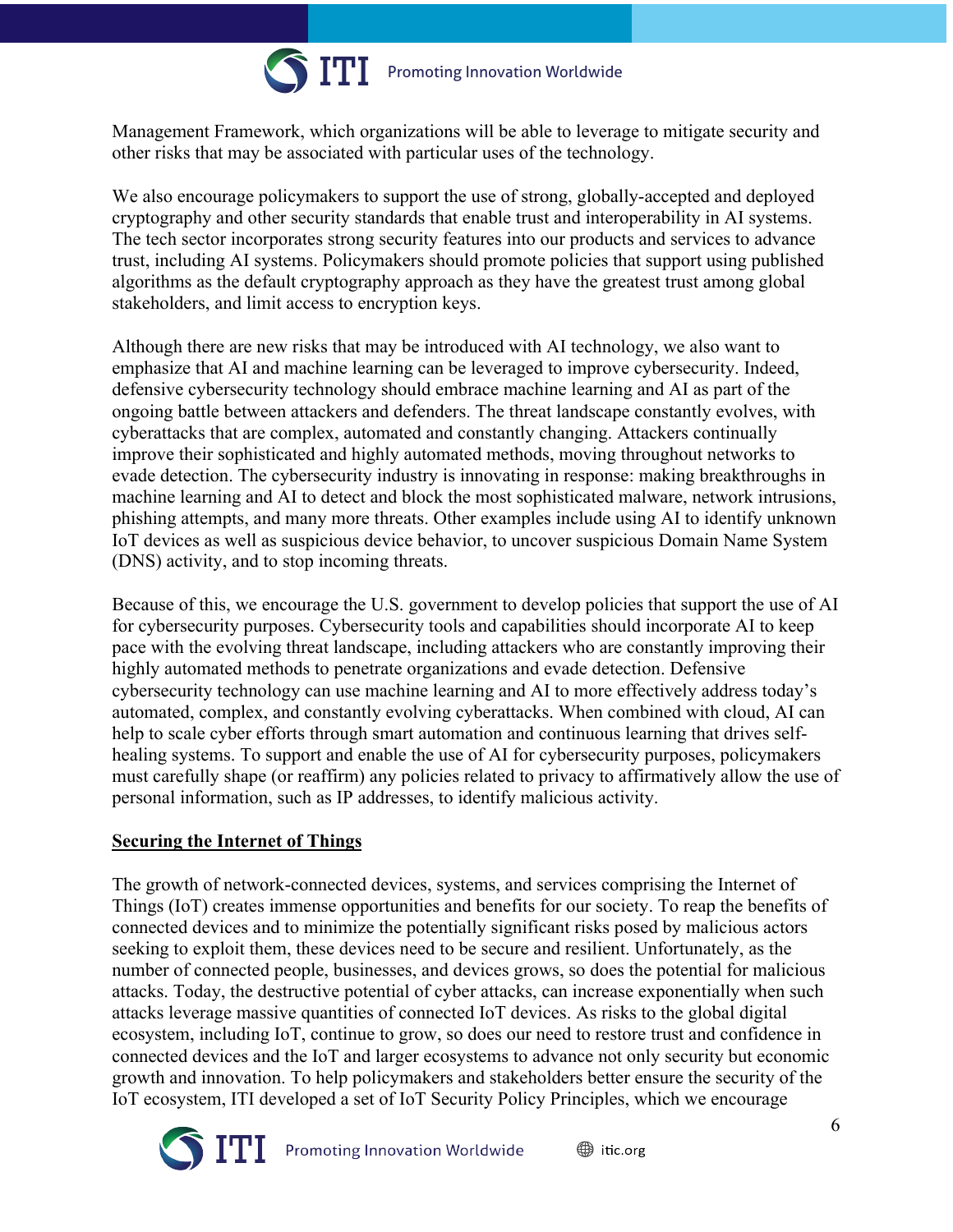

Congress and policymakers more broadly to use as a guide. <sup>5</sup> Below are several suggestions relevant to the issues being discussed today.

It is imperative that all stakeholders collaborate to take a thoughtful, holistic approach to securing the various parts of networks and complex ecosystems that make up the IoT, and not only focus on the device. An inclusive process must focus on end-to-end security, including security-by-design techniques and secure development lifecycles. As global concerns regarding IoT security — including concerns about sophisticated automated and distributed threats such as botnets that exploit insecure IoT devices — have continued to grow, policymakers have disproportionately focused on IoT product security without addressing the broader issues related to securing the IoT ecosystem. Many policy proposals have only targeted individual components of the ecosystem, rather than focusing on ecosystem security as a whole. For instance, some policies propose that internet service providers (ISPs) should simply shut down all botnets, or that manufacturers of billions of devices should make them universally secure. Such overly simplistic solutions fail to address the fundamental need to secure the ecosystem. Regardless of which security measures are taken at the device, network, or software level, if these components of the ecosystem are addressed in isolation, efforts will ultimately fail. Taking a holistic view is therefore a superior approach.

While ecosystem-wide security is important, industry-driven consensus around baselines and standards is essential for IoT devices. Developing a common set of best practices and secure capabilities that are broadly applicable across all IoT devices with varying levels of complexity and are driven by market demand will help to improve all new IoT devices' cybersecurity. Building broad industry consensus around an IoT security baseline will also facilitate more effective government-industry collaboration on this issue, helping to drive interoperable IoT security policies worldwide. In addition, establishing a core baseline will promote globally interoperable standards and advance innovation worldwide to improve IoT security. Governments should continue to encourage open and international security standards to maintain the long-term viability of the IoT and to foster solutions that are interoperable and reusable across a variety of use case deployments, vendors, sectors, and geographies

To fully realize the benefits offered by IoT, governments should promote policies that help break down barriers to connecting devices and correlating data while protecting privacy and security. Government bodies should examine the technologies underlying the IoT and assess where current authority, oversight, and regulation already exist and avoid siloed, sector-specific regulatory approaches. Policymakers and regulators should reinforce private-public cooperation on IoT issues to help identify cybersecurity solutions and better coordinate the many IoT security-related policy efforts currently in progress across the U.S. government and globally. In the United States, the National Institute of Science and Technology's (NIST) ongoing commitment to industry outreach in developing an IoT security framework provides an excellent example of such cooperation.

The U.S. government should promote global harmonization of any mandatory IoT requirements published by individual states, sector-specific agencies, or countries in order to prevent

<sup>5</sup> ITI IOT Security Policy Principles, https://www.itic.org/policy/ITIIoTSecurityPolicyPrinciples.pdf.

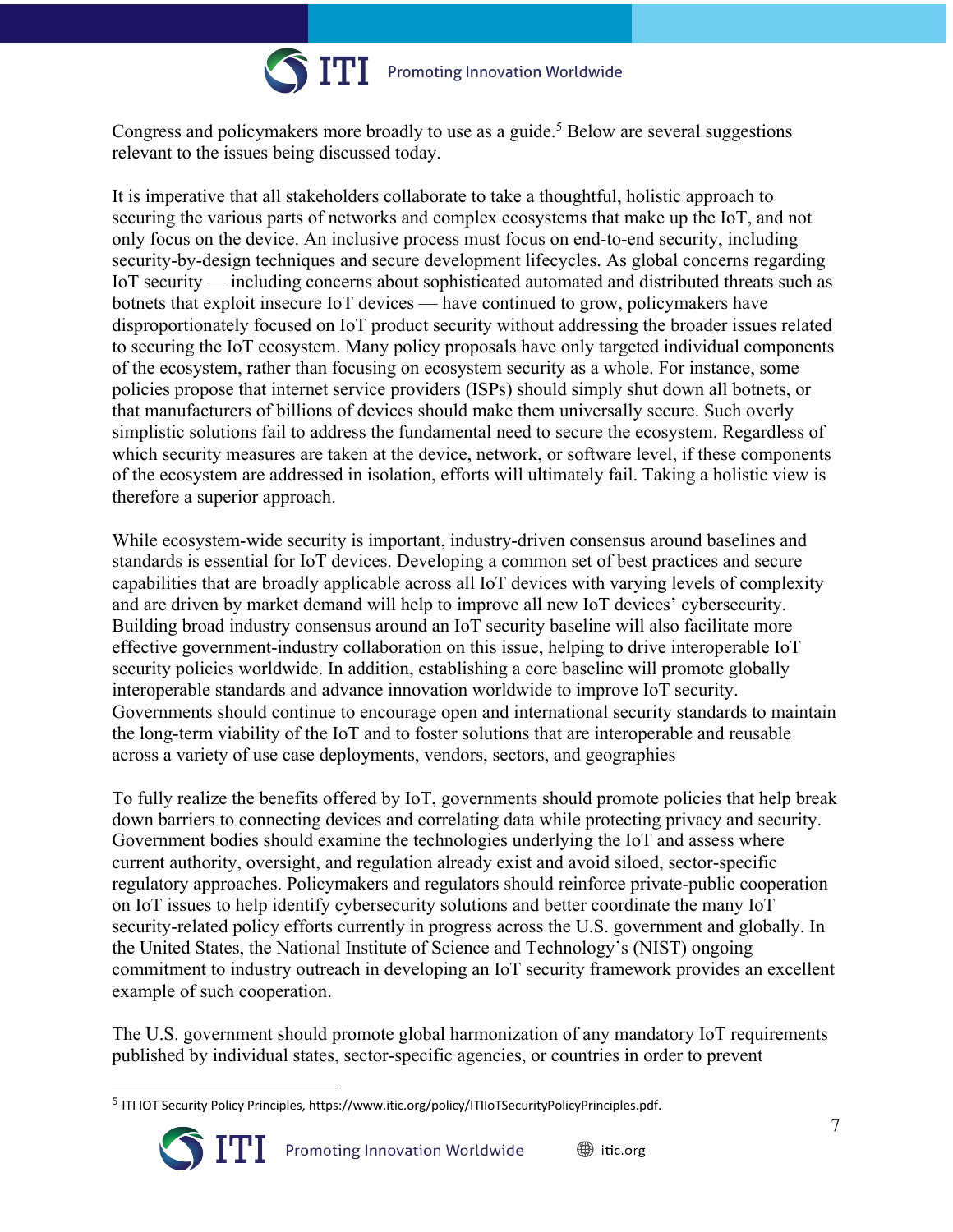

unhelpfully fragment the global IoT security landscape. Such fragmentation would ultimately limit the growth of a secure IoT by reducing the efficiencies of scale in development, manufacturing, support, training, assessment, and identification of secure IoT products. It will also make it more difficult for industry to comply with such divergent requirements, hampering global business and trade. The long-term security and resilience of the internet and communications ecosystem requires a global and holistic approach involving the adoption of baseline security practices by stakeholders in many different countries, industries, and segments of the ecosystem.

To combat an increasingly divergent policy environment, policymakers should prioritize global harmonization and regulatory cooperation to support a voluntary, industry-driven consensus around core baseline capabilities for IoT security that are grounded in global standards. Finally, stakeholders and consumers must understand that connecting IoT devices or equipment to the Internet is a long-term commitment, not a one-time design and manufacturing cost. IoT security demands dynamic, flexible market-driven solutions that are nimble and adaptable to evolving cyber threats, including those specific to the proliferation of IoT devices, rather than regulatory compliance mechanisms that differ by local or national jurisdiction.

## **Cybersecurity**

As this Subcommittee has recognized, cybersecurity is one particular type of security issue impacting all digital technologies, and it is certainly vital for the security of emerging technologies. For ITI members, facilitating the protection of our customers (including governments, businesses, and consumers), securing and protecting the privacy of individuals' data, and making our intellectual property, technology, and innovation available to our customers to enable them to improve their businesses are core drivers for our companies. Consequently, ITI has been a leading voice in advocating effective approaches to cybersecurity, both domestically and globally. Cybersecurity is rightly a priority for governments and our industry, and we share a common goal of improving cybersecurity.

As both producers and users of cybersecurity products and services, our members have extensive experience working with governments around the world on cybersecurity policy. In the technology industry, as well as banking, energy, and other global sectors, when discussing any cybersecurity policy, it is important to consider our connectedness, which is truly global and borderless.

The NIST Cyber Security Framework (CSF) has provided immense value to users, within critical infrastructure, and beyond. ITI has been engaged in NIST's CSF efforts for the better part of a decade, working to provide constructive input and shape the Framework to make it as useful as possible. The CSF has been a highly useful tool for cybersecurity risk management, offering a baseline approach for organizations seeking to institute such a process. Indeed, to the extent the goal of the Framework was to provide a common language for organizations, it has certainly achieved that, proving useful for communicating about cyber risk both within and between organizations. This is one of the major benefits of using the Framework. Mapping to consensus standards and control sets helps to provide a common, international understanding of the intention of the categories and subcategories, and the Implementation Tiers provide a reference

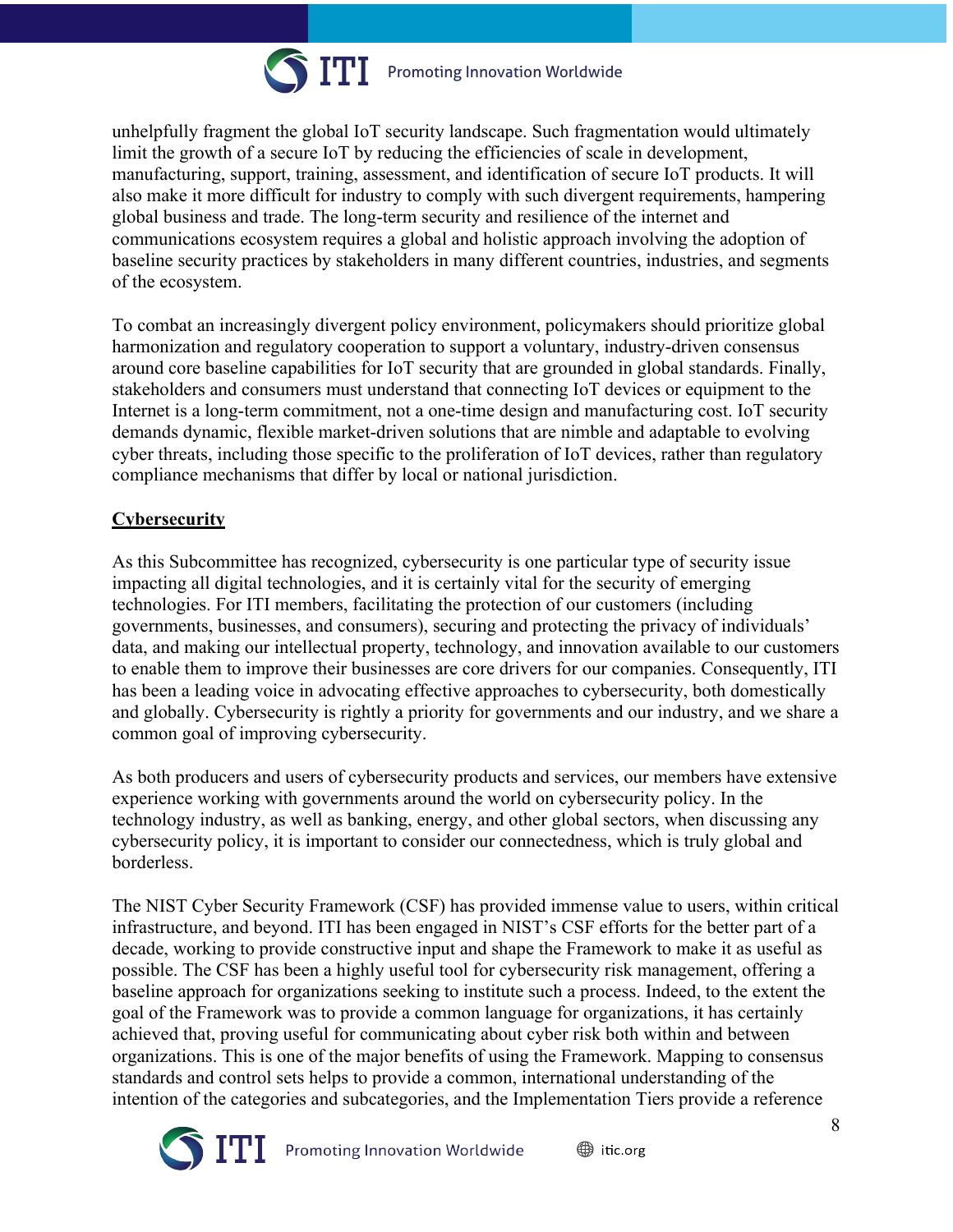

point for organizations to evolve their ability to cybersecurity programs. The CSF has also provided for a risk-based, flexible approach, allowing organizations to develop a cyber risk management program that is appropriate for their level of risk and desired outcomes.

Even though the original target audience for the CSF was critical infrastructure owners and operators, it is now widely adopted, and companies and institutions developing and commercializing emerging technologies can certainly employ the CSF for their cybersecurity – some of which may be part of critical infrastructure supply chains. Small- and medium-sized businesses and institutions, however, may face resource constraints or have a lack of personnel with the skills and/or knowledge needed to digest, understand, and apply the Framework. This is an area worth further inquiry.

### **Recommendations**

- 1) **Congress should finalize negotiations on the Bipartisan Innovation Act.** Both the House and Senate in their respective bills have embraced bold new investments in foundational technologies that are critical for American competitiveness, including \$52 billion to incentivize American production and design of semiconductors and \$1.5 billion for the Public Wireless Supply Chain Innovation Fund to support the deployment of 5G and next-generation network hardware and software utilizing radio access network open architecture. Both chambers' bills also reinvigorate federal research & development in key technology areas, including cybersecurity specifically. This legislation is urgently needed to strengthen our national innovation ecosystem and translate new research into commercialized technology, which when coupled with the bills' investments in manufacturing will result in high-tech jobs and new firms in communities across the country.
- 2) **Congress should use its oversight authorities to help coordinate and streamline federal policymaking efforts to address cybersecurity and emerging technologies.** ITI supported the recently passed, Cyber Incident Reporting legislation, and appreciated the collaborative approach this Committee took to developing the bill and its regulations. Since the beginning of the current Congress on January 3, 2021, there has been a plethora of bills on cybersecurity and emerging technologies. We encourage this Subcommittee and other relevant committees to focus on the driving power of Congressional oversight to help federal agencies successfully and completely implement these new requirements and various lines of effort.
- 3) **Congress should encourage CISA to leverage the IT Sector Coordinating Council (IT SCC) to better understand the scope of threats related to emerging technologies.** The Information Technology Sector Coordinating Council (IT SCC) serves as the principal entity for coordinating with CISA and the government generally on a wide range of critical infrastructure protection and cybersecurity activities and issues. The IT SCC brings together companies, associations, and other key IT sector participants, to work collaboratively with the Department of Homeland Security and CISA, as well as

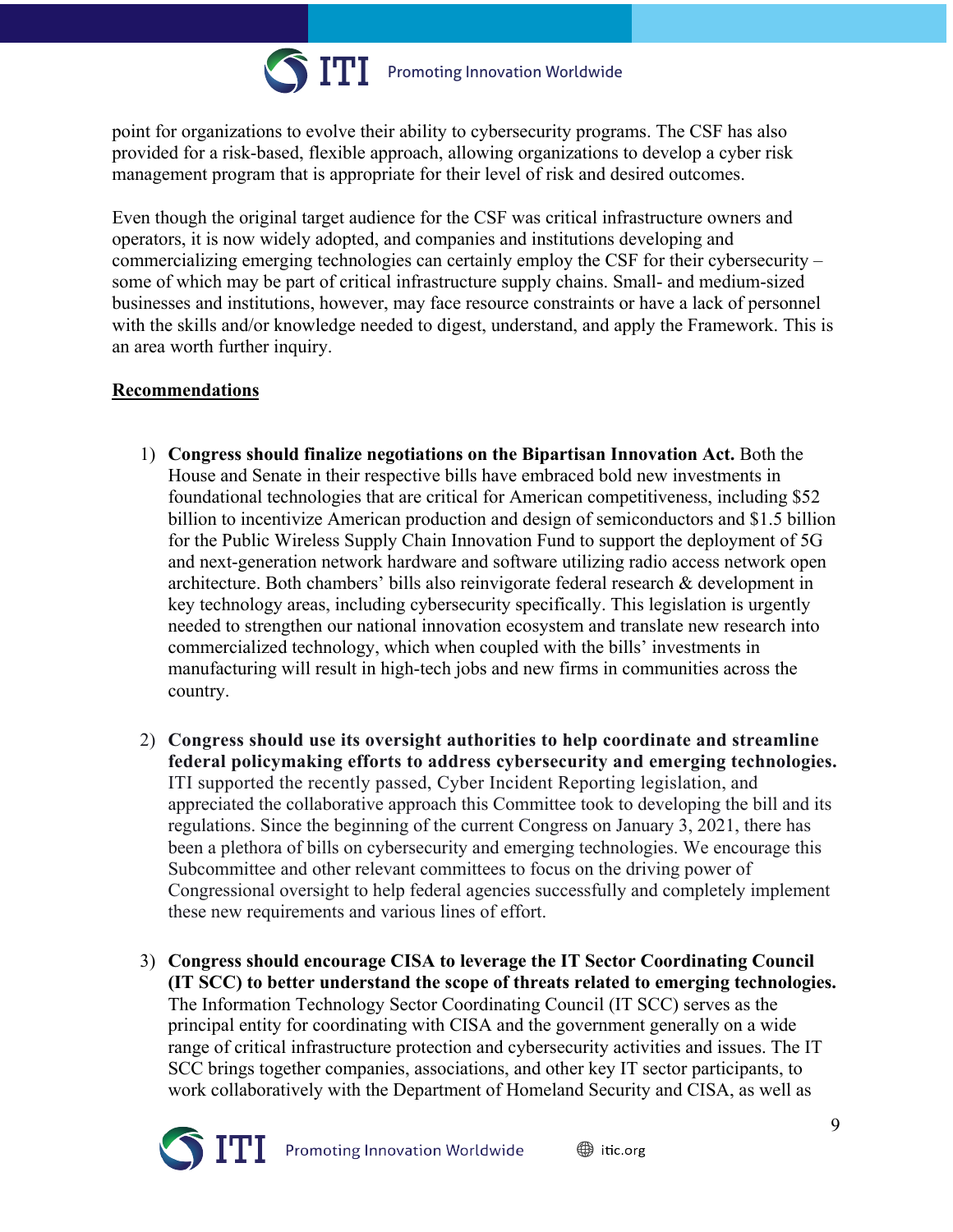

Promoting Innovation Worldwide

other government agencies and partners. Through this collaboration, the IT SCC works to facilitate a secure, resilient, and protected global information infrastructure. Of note, the IT SCC has launched an Emerging Technologies Working Group, aimed at helping CISA better understand cybersecurity threats and vulnerabilities related to emerging technologies, including those that may stem from AI, 5G, and quantum information sciences. The IT SCC recently published a set of AI Policy Principles, based upon ITI's *Global AI Policy Recommendations,* which offer guidance to policymakers around how to best leverage this emerging technology to counter threats. Congress should encourage CISA to continue to leverage the IT SCC, and the Emerging Technologies working group, to understand how it should appropriately scope its work to address potential threats to critical infrastructure moving forward.

- 4) **Beyond CISA and the IT SCC, Congress should encourage robust and continuous cooperation between the U.S. government and industry.** Policymakers and companies each have important and distinct roles to play in addressing technology-related national security risks. The U.S. government has information that companies do not have about national security threats. Companies have information that governments do not have about their network operations and how they detect, manage, and defend against risks to data, systems, networks, and supply chains. Both policymakers and industry should communicate regularly and robustly about relevant risks (consistent with limitations relating to classified information and business confidentiality), including through opportunities for industry input in regulatory rulemaking processes, public-private task forces and other collaborative mechanisms, and informal relationships between policymakers and companies.
- 5) **Avoid overbroad regulatory approaches, which may not serve to mitigate security risk, and which could instead hamper innovation.** As the U.S. government is considering how to best harness emerging technologies while simultaneously mitigating security risks, we urge it to carefully evaluate the costs and benefits of any regulatory approach before adopting it. Indeed, many of these technologies are nascent, and overbroad, ill-scoped approaches may serve to hinder innovation without demonstrably improving cybersecurity. As such, any approach should be appropriately targeted, proportionate, and tied to discrete security (or other) risks. We elaborate on this suggestion in our *Principles for Improved Policymaking and Enhanced Cooperation on National Security, Technology, and Trade.<sup>6</sup>*
- 6) **Congress should continue to fund and support NIST work on Artificial Intelligence, IOT security, 5G security, post-quantum encryption, and other emerging technologies.** As referenced in our testimony above, NIST is undertaking work in many areas that will be vital to harnessing emerging technologies while also ensuring that risks are appropriately managed. Indeed, NIST is developing a framework to better manage risks to individuals, organizations and society that may be posed by specific uses of AI. It

 $6$  ITI's Principles for Improved Policymaking and Enhanced Cooperation on National Security, Technology, and Trade, available here: https://www.itic.org/policy/us-national-security-policymaking